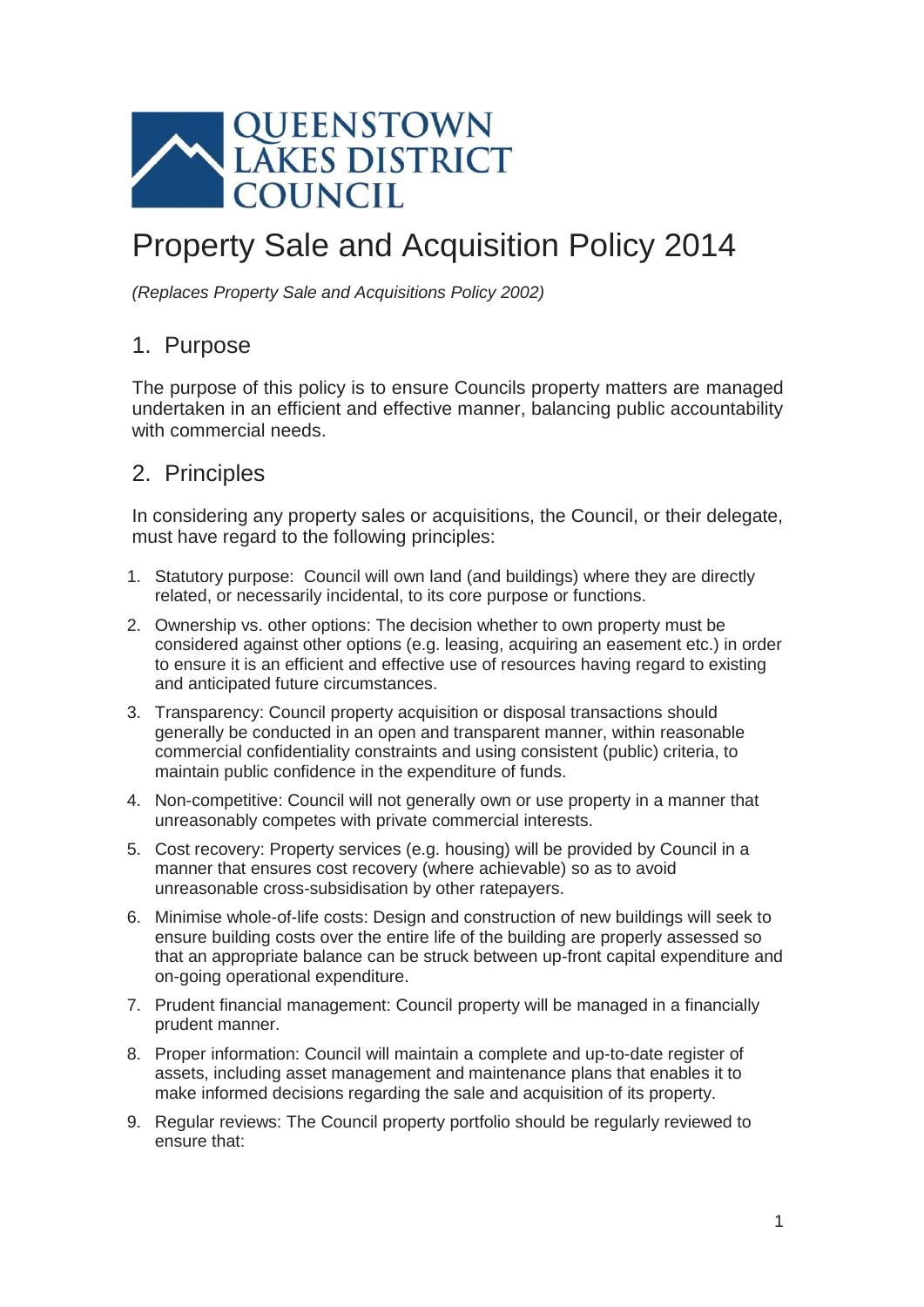- $\circ$  The purpose for which the property is held remains valid and the property continues to be fit for purpose.
- o Where property is no longer being used for its intended purpose, or cannot meet that purpose, it will be re-assessed for either disposal or used for another valid purpose ("reinvented").
- 10. Maximise value: The Council will seek to maximise the net value of all of its property sales for the financial benefit of its ratepayers.
- 11. Measure performance: Council will establish and maintain measures of performance to ensure it is satisfied with the levels of use and service performance levels of its properties in order to ensure strategic purchase or timely disposal or reinvention.

### 3. Responsibilities

The following responsibilities and obligations apply:

- 1. Only the Council can make the decision and pass a resolution that a property is surplus and is to be sold or a property is required and is to be purchased.
- 2. The Council shall stipulate in their resolution to sell a property an acceptable price range or state whether the Chief Executive is authorised to sell at a price that the Chief Executive determines to be appropriate.
- 3. The Chief Executive (with or without support from subject matter experts), will be responsible to the Property Sub Committee for the terms and conditions of the sale or purchase, subject to any specific terms or conditions set down as part of the Council resolution.
- 4. The Chief Executive may negotiate and enter into contracts to acquire property so long as the terms of the sale are conditional upon Council ratification at the next appropriate meeting.
- 5. The Chief Executive has the power to make any amendment, change or action which is incidental to the Council resolution for the sale or purchase of land.
- 6. The Chief Executive (with or without support from subject matter experts), will be responsible to the Property Sub Committee for all leases, licenses, easements, concessions and related property transactions.
- 7. The Chief Executive can approve the transfer of reserve land to the Council from developers, the Department of Conservation or any other party, where that land has been identified in the Long Term Plan.
- 8. The Chief Executive must consult with the Wanaka Community Board on proposals for sale of property in Wanaka, prior to a Council decision to sell any such property.
- 9. The Audit and Risk Committee will review all property sales, purchases and transfer transactions, on at least an annual basis.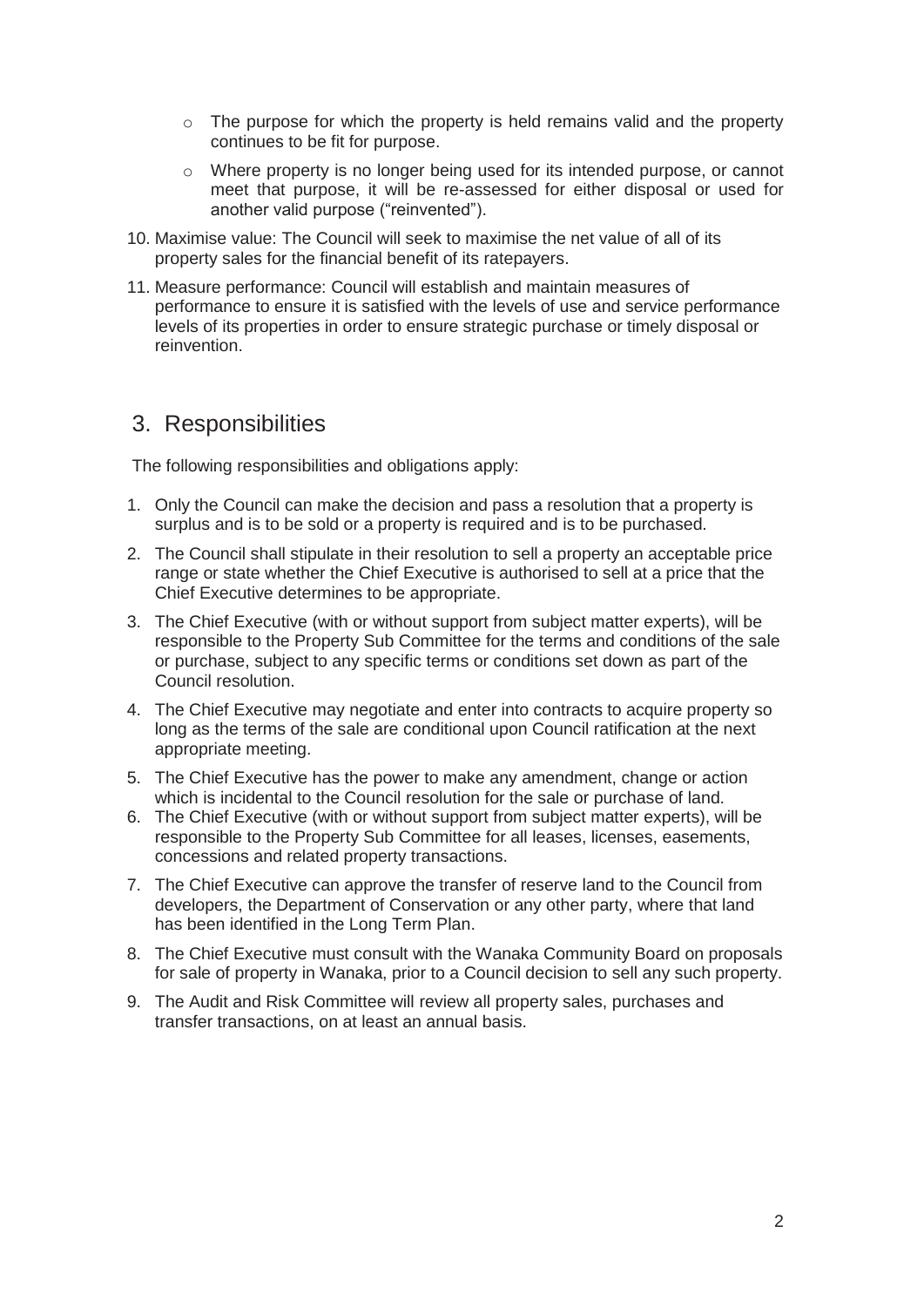## 4. Policies

#### 4.1 Property disposal or reinvention

The following policy statements apply:

- 1. In September of each year, an annual property review will be presented to Council to confirm the need to retain property and determine if a property is surplus or underperforming.
- 2. Any recommendation to declare property as surplus (or underperforming) must consider Council's published strategic objectives, policies and/ or plans as at the time of assessment.
- 3. Property should be reported to Council for disposal (or reinvention) if:
	- a. The property is a financial liability (e.g. the maintenance costs are sufficiently high that they outweigh the benefits of holding the property).
	- b. Where part of a site is attractive to an interested party (e.g. adjoining landowner has signalled their interest in purchasing the land) and the part concerned is not required for Council/Community use.
	- c. Where part of a site is attractive to an interested party (e.g. encroachment of an adjoining landowner). However, in this case, Council may consider increasing the purchase price to reflect the absence of Council being a willing seller. Alternatively the council may choose to charge the encroaching party market rent for use (encroachment) of Council land.
	- d. A property classified as part of the 'commercial' portfolio (designated to generate a positive return and offset rates) is not able to at least break even for more than two years.
- 4. Property disposals will be scheduled within the property asset management plan. (However, should a strong need to dispose of property arise outside this process, such disposals may be escalated to Council for a decision.)
- 5. Council will not sell its property during the time of a significantly depressed property market.
- 6. Council property will have all the appropriate Council approvals, licences and certificates of compliance.
- 7. The process of selling Council freehold land that has been declared surplus must be publically notified. Public notification should be guided by the obligations set out under Section 46 of the Local Government Official Information and Meetings Act.

#### 4.2 Property acquisition

The following policy statements apply:

- 1. Council's property acquisitions will follow a timely and efficient process for both internal and transactional matters, to ensure community confidence, transparency, accountability, and appropriate price / contractual terms are delivered.
- 2. Non-ownership options for property are preferred (such as joint ventures or leasing) unless the Council service or objective is shown to be achieved more cost effectively through ownership.